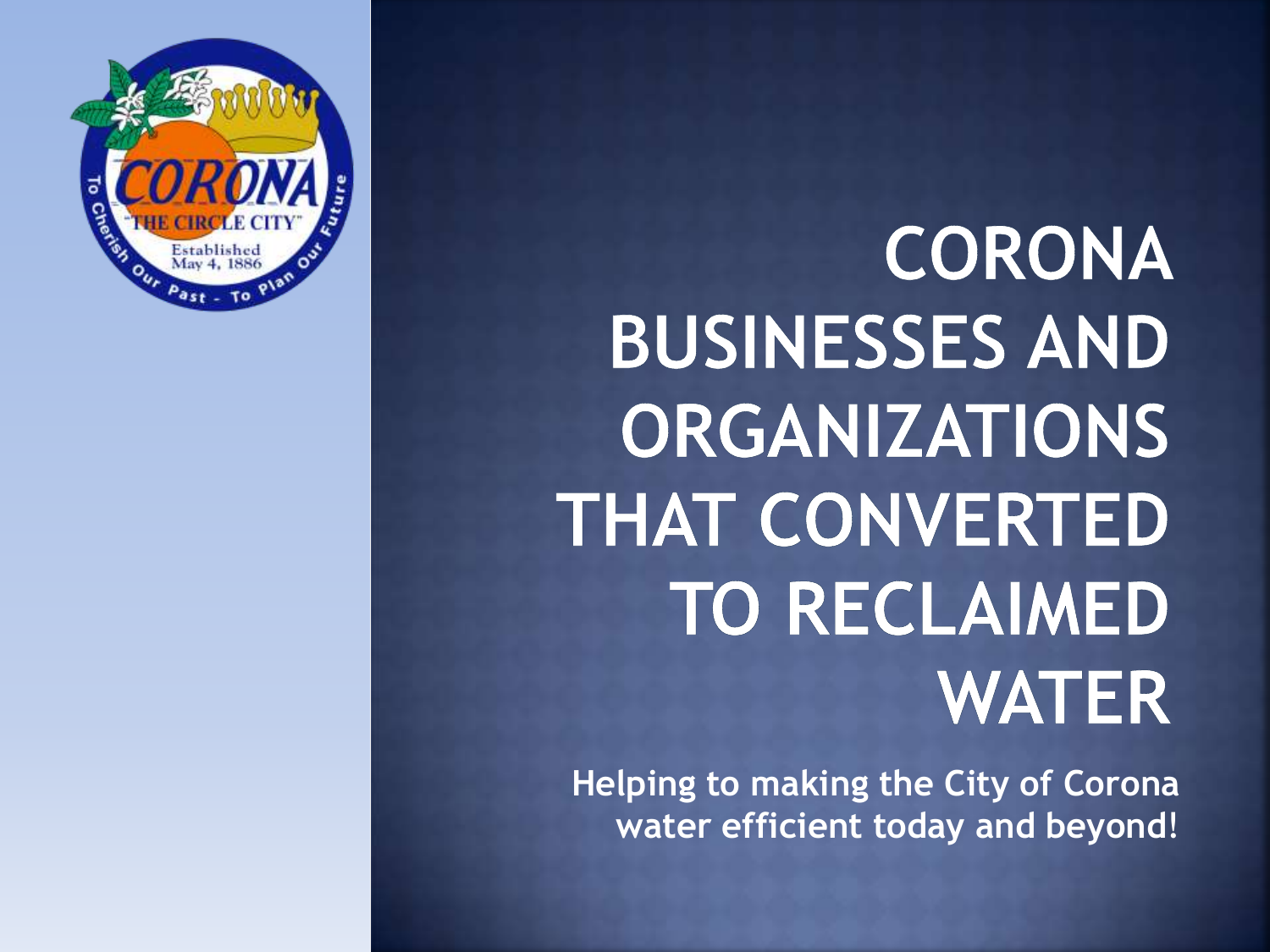# TOTAL SAVINGS

With the dedication of local businesses, churches, HOAs, and properties alike, the City of Corona has saved more than **1,577.58 AF/year** and gained more than **\$918.141.20**  in funding to convert sites from portable water to reclaimed service.



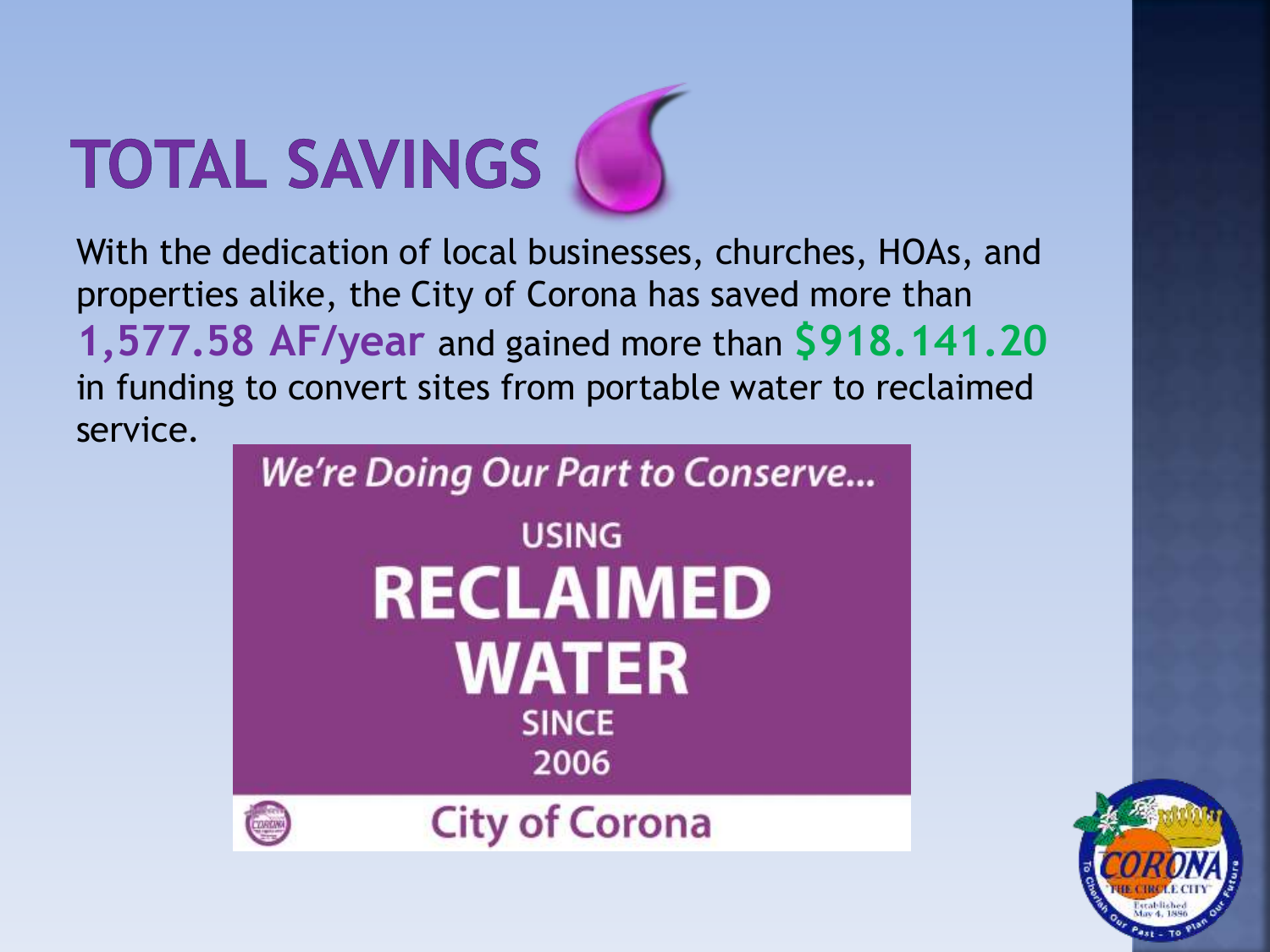## **ON-SITE RETROFIT PROGRAM**

• The City of Corona and its businesses and organizations received funding through the Metropolitan Water District of Southern California's (MWD's) Accelerated Onsite Retrofit Incentive Program.

 The funding of \$975 per acre foot of potable water helped to cover almost all costs of the conversion projects for numerous sites through the City of Corona.

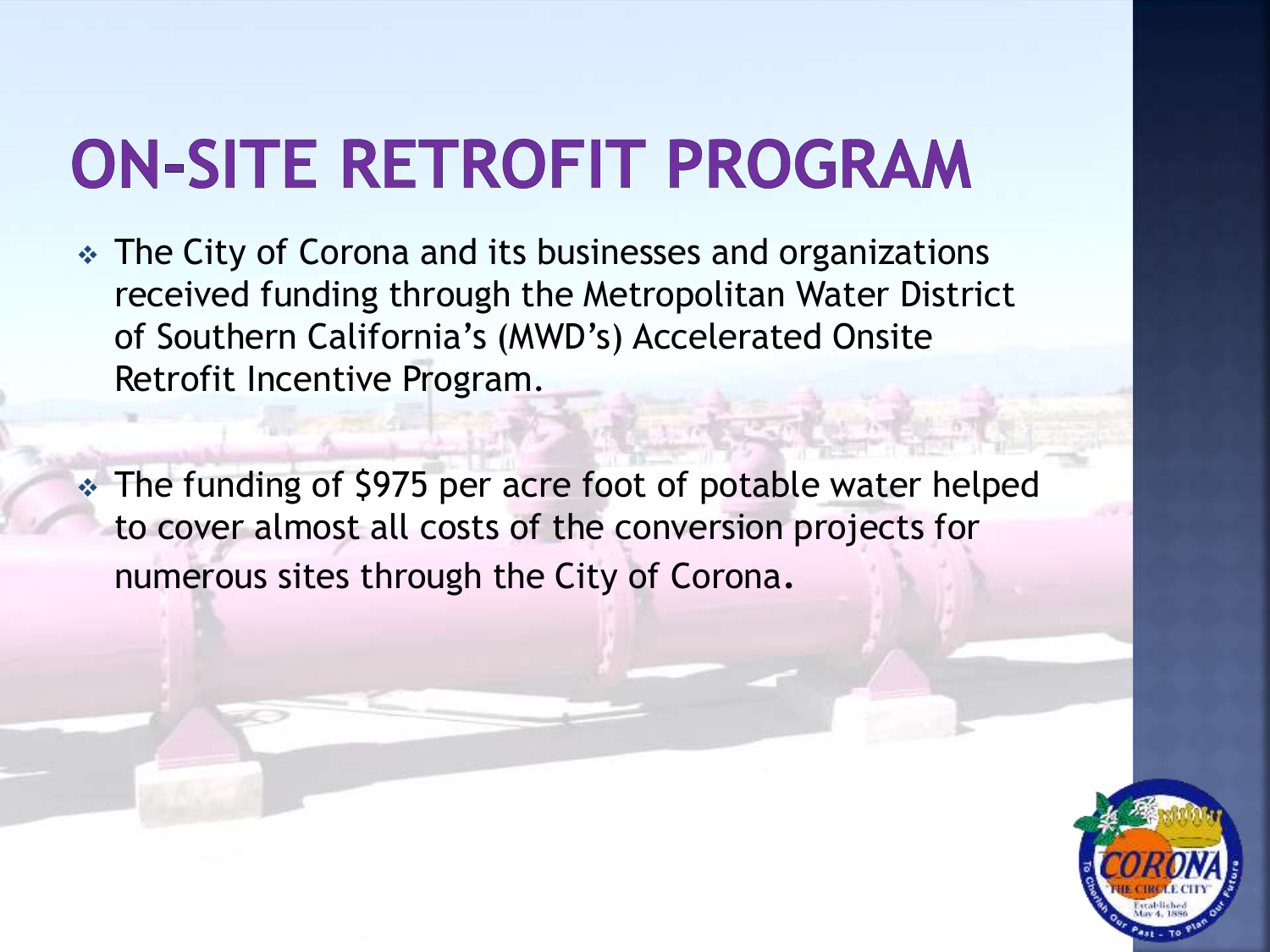#### **CORONA-NORCO UNIFIED SCHOOL DISTRICT (CNUSD)**



- CNUSD, has converted the landscape irrigation at school locations throughout Corona to reclaimed water.
- CNUSD was awarded the Reclaimed Water Customer of the Year by the California WateReuse

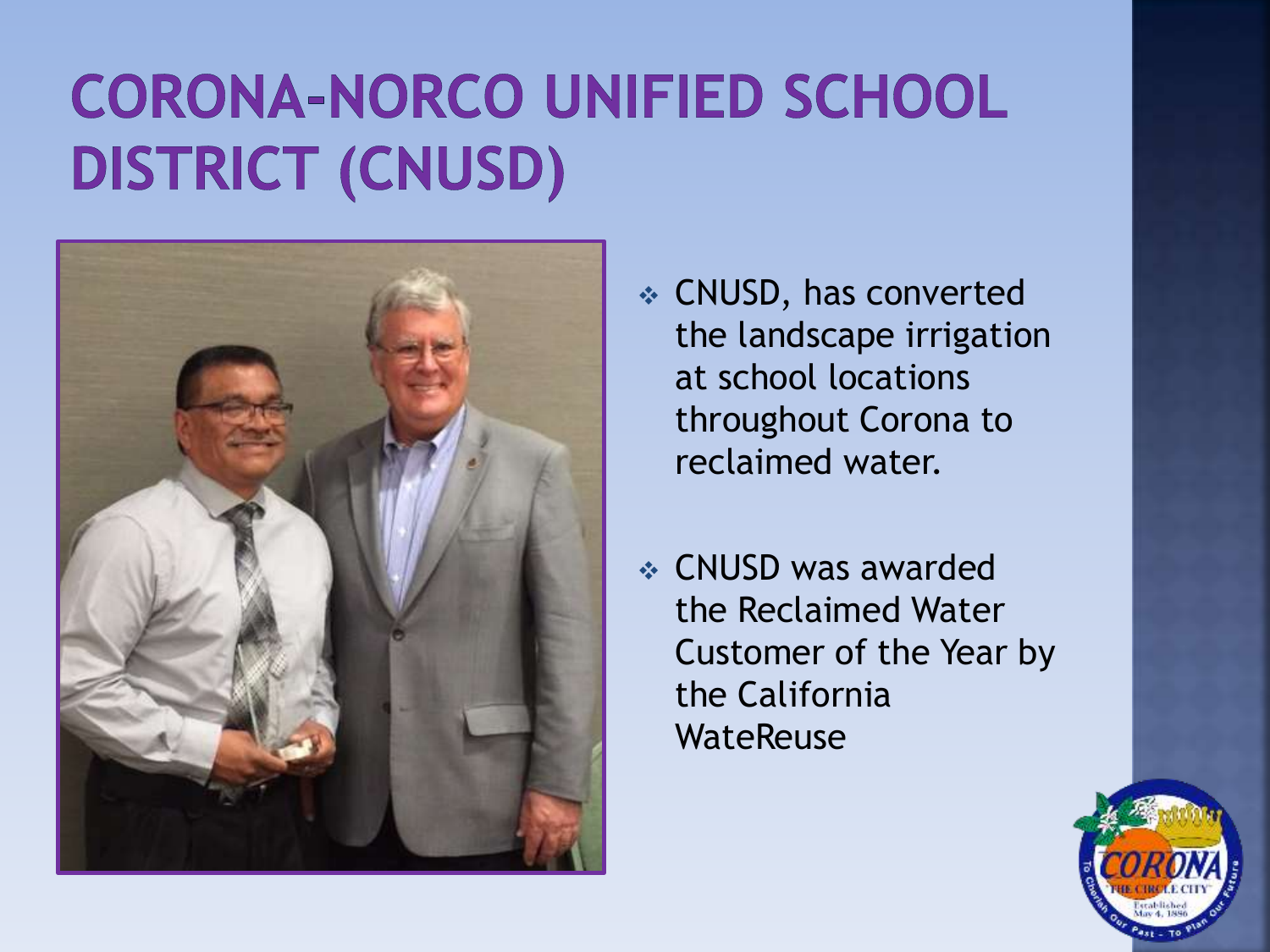#### **CNUSD**

- Centennial High School **68.13** AF/year, **\$66,426.75**
- Corona High School **66.74** AF/year, **\$65,071.50**
- Coronita Elementary **4.74** AF/year, **\$15,210.00**
- El Cerrito Middle School **24.93** AF/year, **\$24,306.75**
- John Adams Elementary **21.70** AF/year, **\$21,157.50**
- $\div$  Raney Intermediate  $\rightarrow$  78.11 AF/year, \$76,161.67



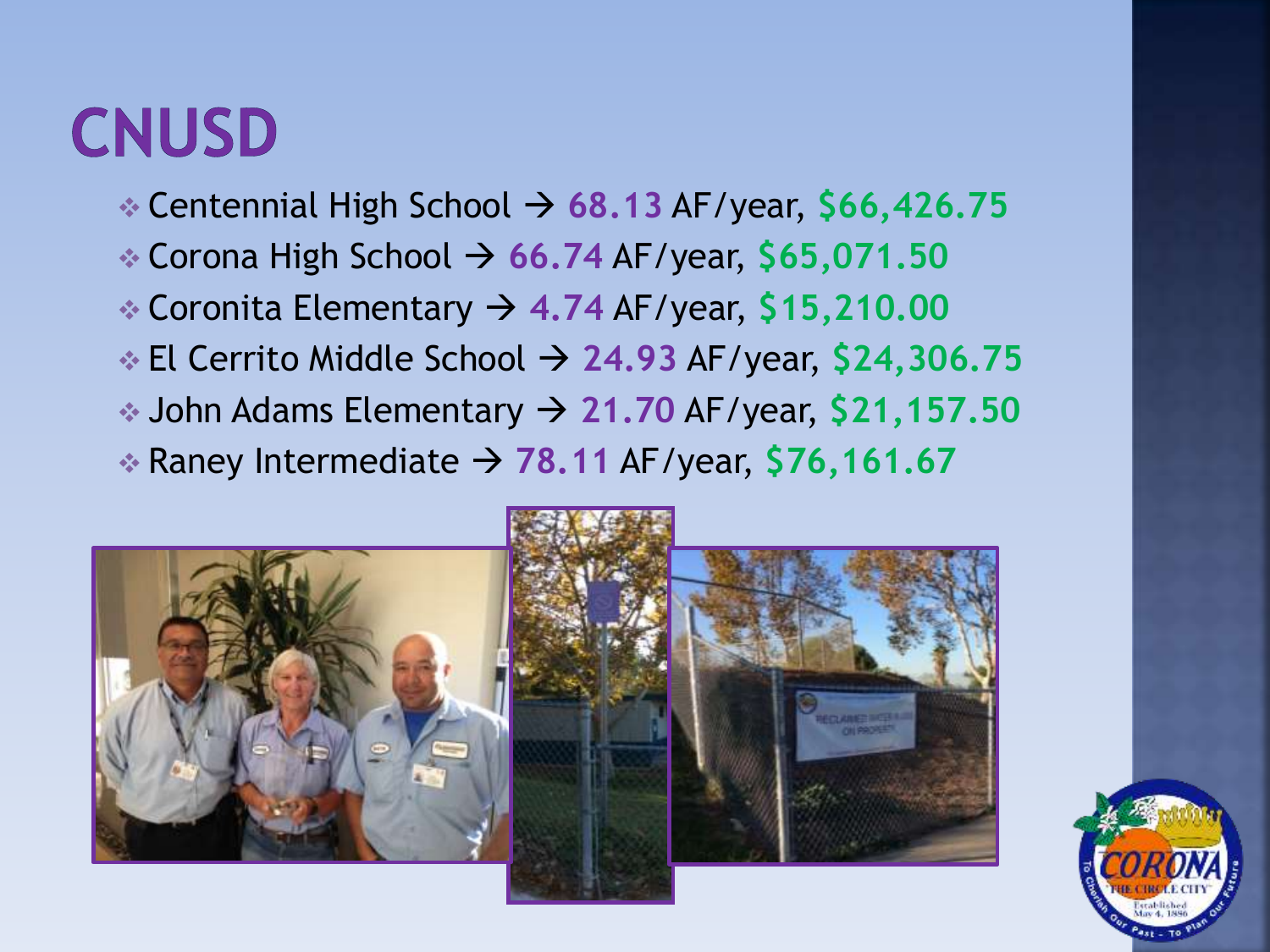## **CORONA FRIENDS CHURCH**

Annual Water Savings: **10.10 AF/year** Funding Received: **\$6,320.00**



## **CROWN OF LIFE LUTHERN CHURCH**



Annual Water Savings: **3.30** AF/year Funding Received: **\$3,127.50**

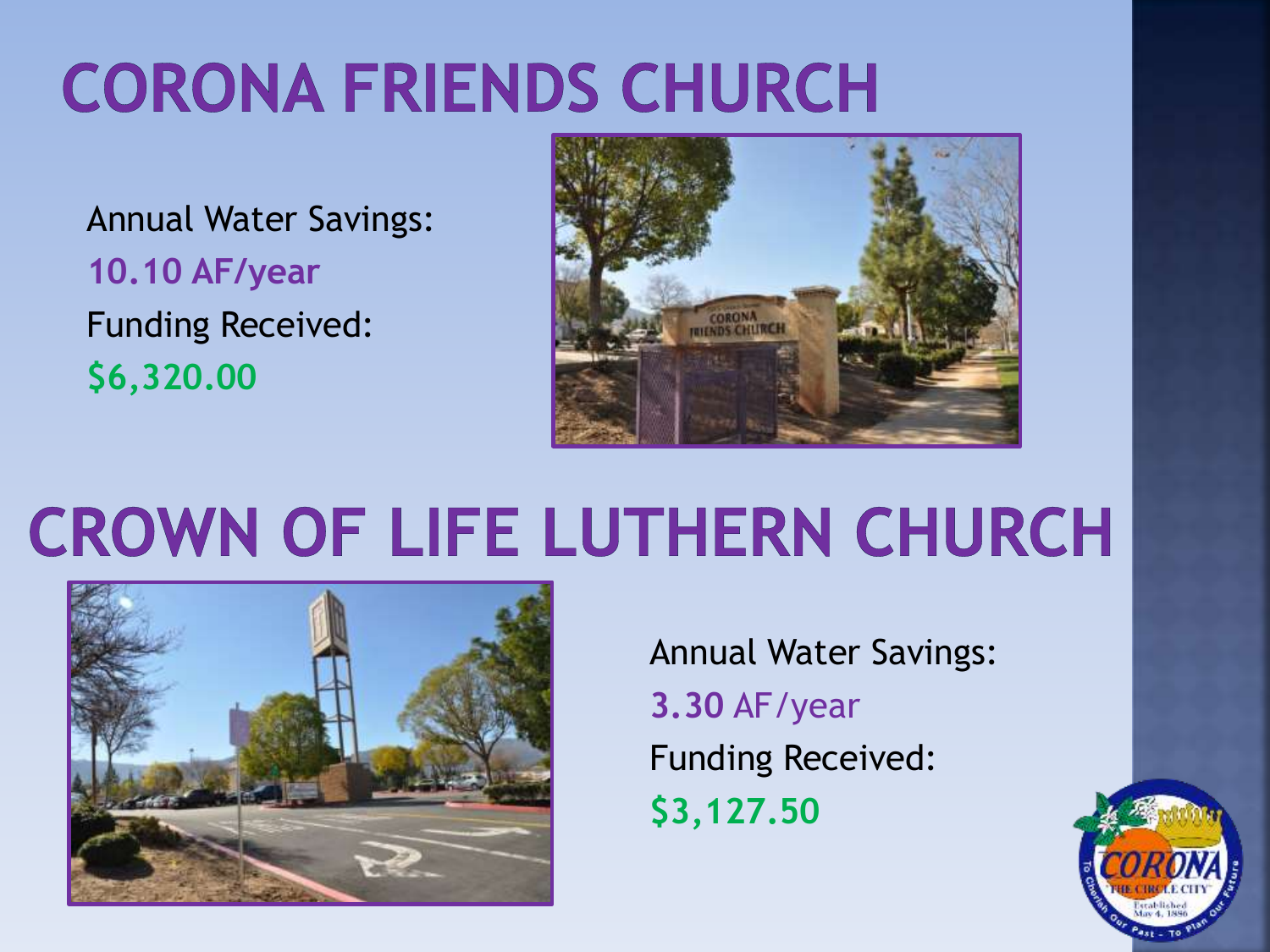#### DURALUM



Annual Water Savings **11.40 AF/year** Funding Received: **\$11,115.00**

### **DOWN'S ENERGY**

 Annual Water Savings: **1.0 AF/year**  Funding Received:  **\$696.15**



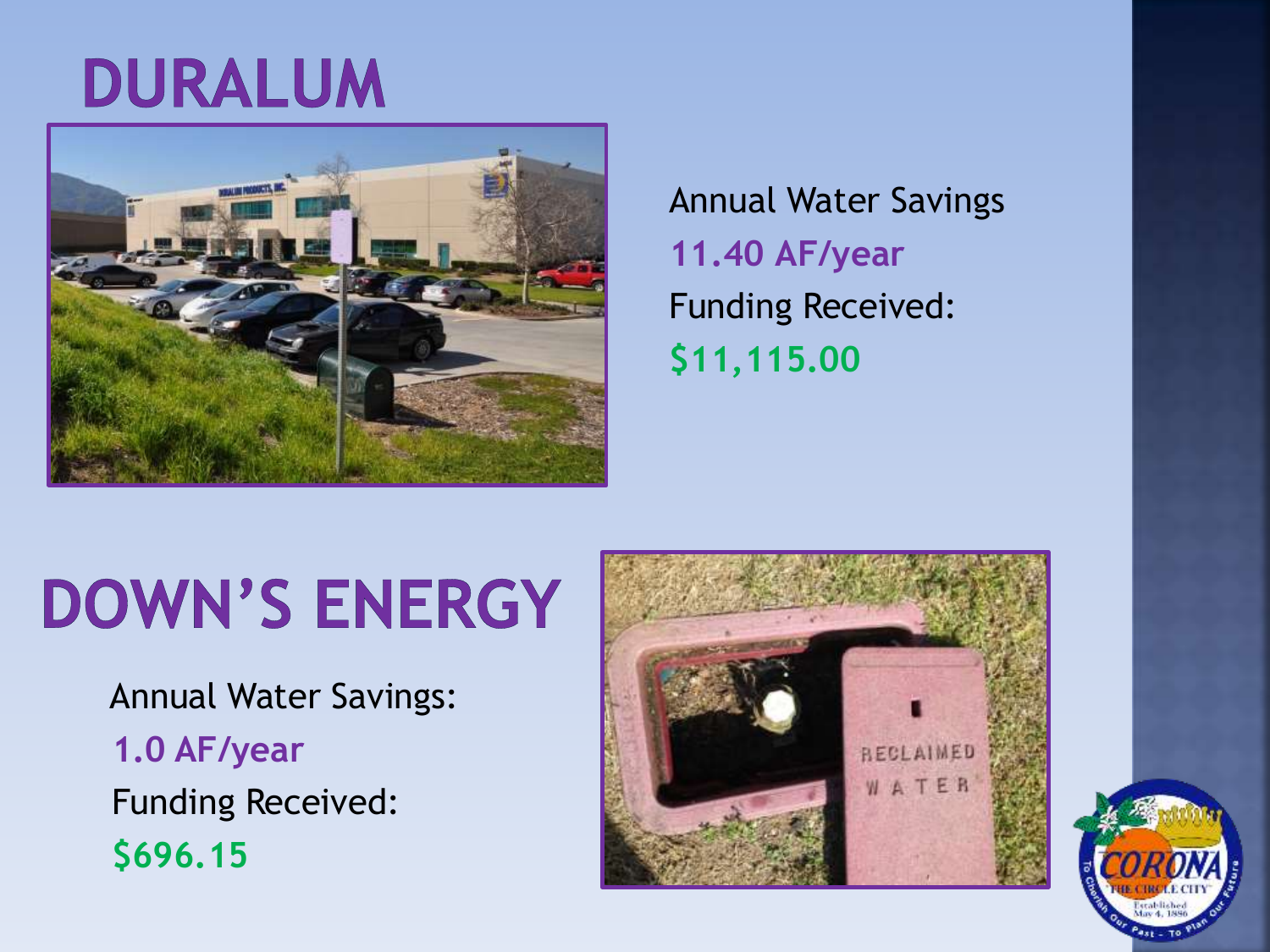### **NEW AMERICAN HOMES**



 Annual Water Savings:  **24.40** AF/year Funding Received: **\$11,017.38**

#### **PARKVIEW BUSINESS CENTRE ASSOCIATION**

Annual Water Savings:

**27.45 AF/year**

Funding Received:

**\$23,101.05**



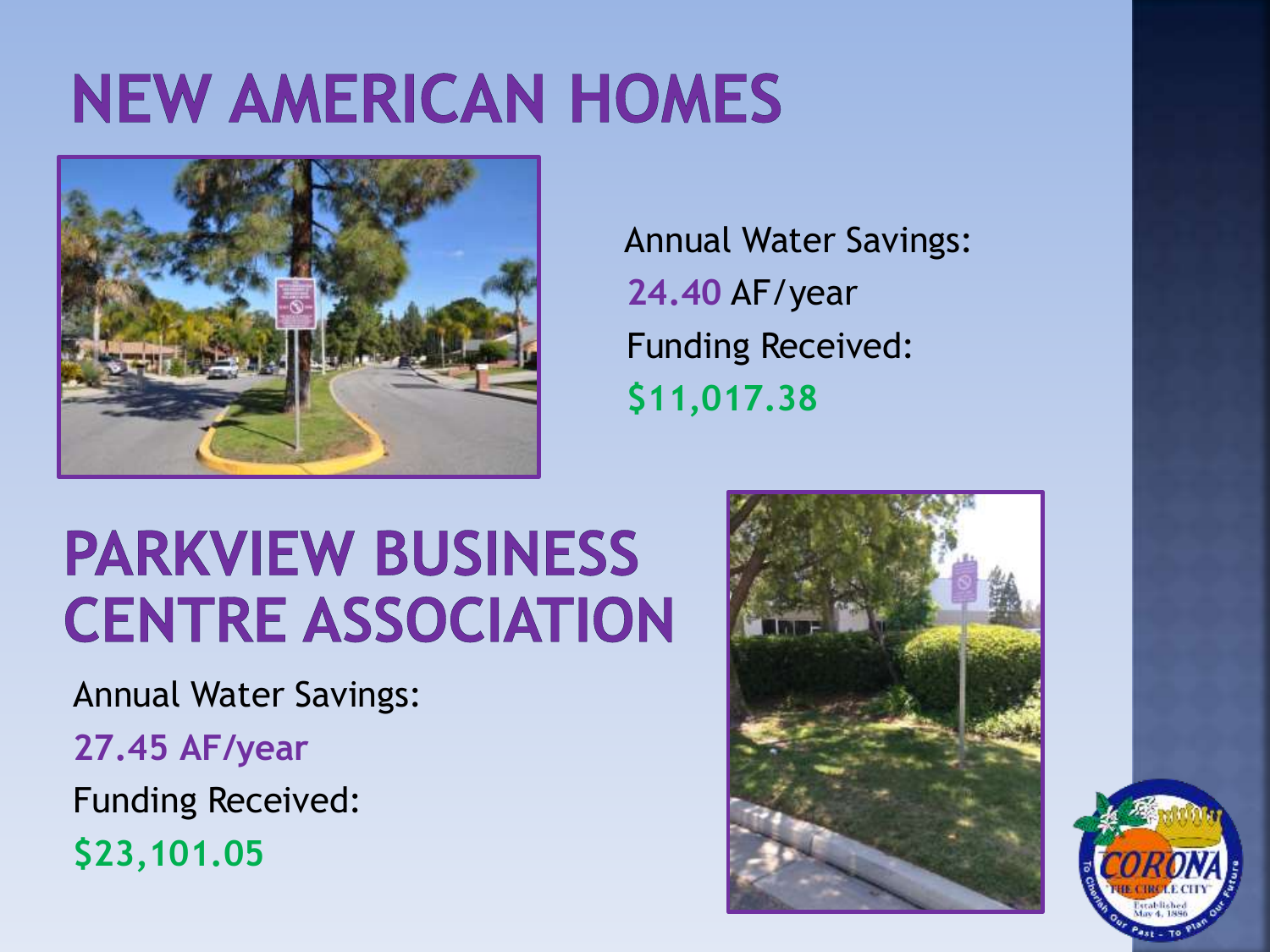### DOS LAGOS GOLF COURSE



 Annual Water Savings:  **1,189.49 AF/year**  Funding Received: **\$550,604.92**

### **THE CROSSINGS**

Annual Water Savings:  **41.10** AF/year Funding Received:  **\$40,072.50**